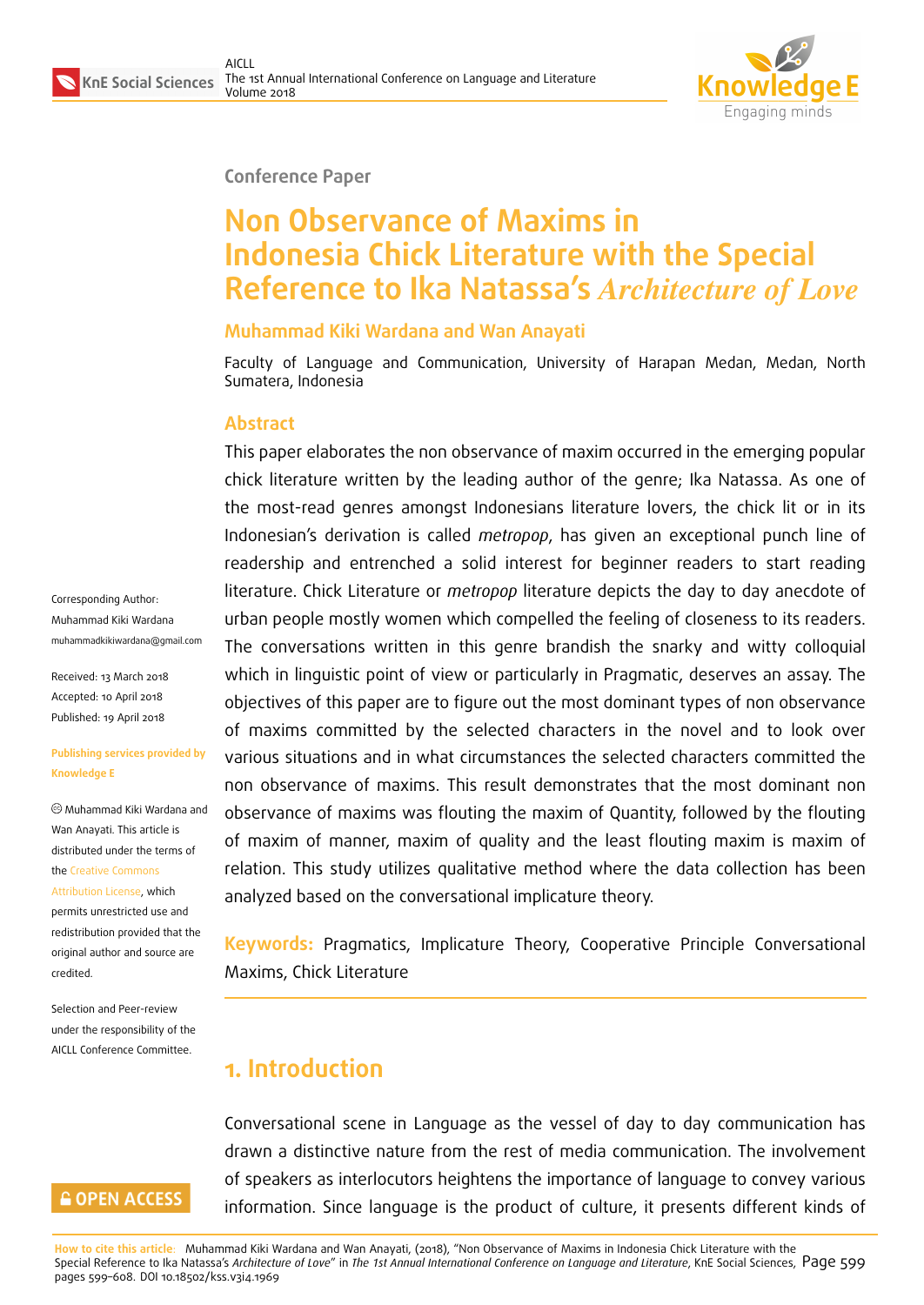



canon for people to cooperate and eventually reach the communication goals. Canons or rule in conversation is dubbed as conversational maxims. These conversational maxims were coined by one of the leading linguists Paul H. Grice which happens to be the prime student of Austin, one of the fathers of linguistic (Maeinborn 2011: 18). Therefore, conversational maxims, conversational implicature and maxims are inseparable elements of Pragmatics.

Many linguists believe that pragmatic tells us guidelines to understand conversations and their implicature. Having said that one's utterance can only be understood if both speaker and listener adhere to agree on the rules of conversation. Therefore, to achieve an agreed meaningful conversation, the participants of the conversation must follow some sets of regulation. In a daily life conversation, these sets of regulation are prone to be ignored and forgotten by the participants of the conversation. The participants are aware of the possibility of the miscommunication occurred during the conversation due to the misinformed participant unintentionally or intentionally, it's either the speaker or the listener who possibly committed this sort of deviation in conversation.

Novel as one kind of literature medium has exposed and literally brought sort of conversations in life to the scripted form. The colloquial of the language used amongst the characters regarded as more natural than any other literary forms. The conversation amongst the characters might describe myriad themes and settings which make it thematically diverse. Thus the language used amongst the characters is potentially subjected to the analysis of pragmatics. In the beginning of the 1970's, Pragmatics has paved its way to be classified as one the Linguistic studies even though it had been a very debatable issue amongst the linguists (Collinge, 2001). Despite the unwelcoming atmosphere or mere rejection, Pragmatic has begun to take it's fame for appearing in Linguistic textbook in 1980's, (Thomas, 1995: 1).

### **2. Literature Review**

Pragmatics talks about meaning and its implicature. The meaning can be both well received by the hearer or be gone astray. The implicature is another thing. Speaker's implicature might be different with the hearer's. Thus, pragmatic appears to govern the ideal of good conversation. It's not too exaggerating if pragmatic is being simplified as the study of meaning and its implicature.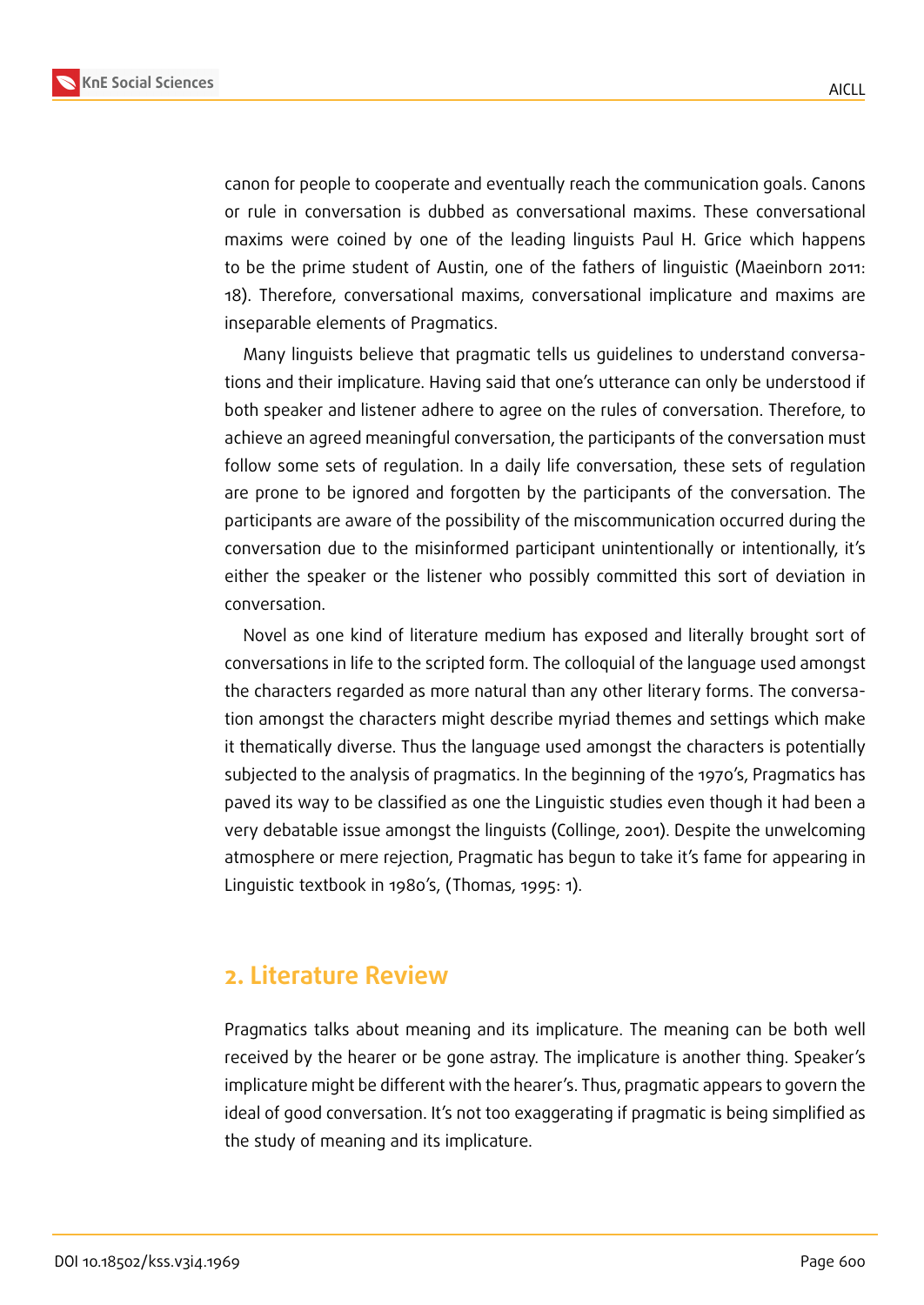

#### **2.1. Implicature**

Implicature is often defined as the perceived meaning. This can be broadly stretched into the opponent speaker's understanding of the speaker's utterances or the meaning contained within the utterances spoken by the communicator to the communicant. Implicatures classified into conventional implicature and conversational implicature. Conventional implicature implies the words like but, even, therefore and yet (Thomas 1995: 57) in the example of "He has been studying very hard, therefore he got the letter of acceptance from Harvard university" therefore explains that in order to get the letter of acceptance from prestigious university like Harvad, one must study very hard. Conversational implicature shows the other way around, there has always been the context of a hidden meaning behind an utterance.

### **2.2. Cooperative principle**

H.P Grice initiated the term cooperative principle. As a philologist, he advised that when more than one speaker involved in a conversation, each of them needs to follow the principles to engage the conversation smoothly. Grice elaborated cooperative principle as:

Make your contribution such as is required, at the stage at which it occurs, by the accepted purpose or direction of the talk exchange in which you are engaged (Thomas 1995: 61-62)

Having said that, there is an unwritten rule that must be obeyed by every speaker in order to achieve and engage in a successful conversation. There is also assumption erected from every speaker to be able to grasp the whole idea of every utterance, because every speaker could have different cultural background that apparently could hinder or avoid the mutual understanding. Therefore everyone must not be selfish and shall be cooperative.

### **2.3. Conversational maxims**

There are four conversational maxims as suggested by Grice. The first maxim is the Maxim of Quantity. Maxim of quantity requires your utterance to be informative and "don't make your contribution more informative or less informative than is required" (Thomas 1995: 63). The second one is Maxim of Quality. This maxim urges the speaker to talk something true and talk based on facts. The third maxim is Relation. This maxim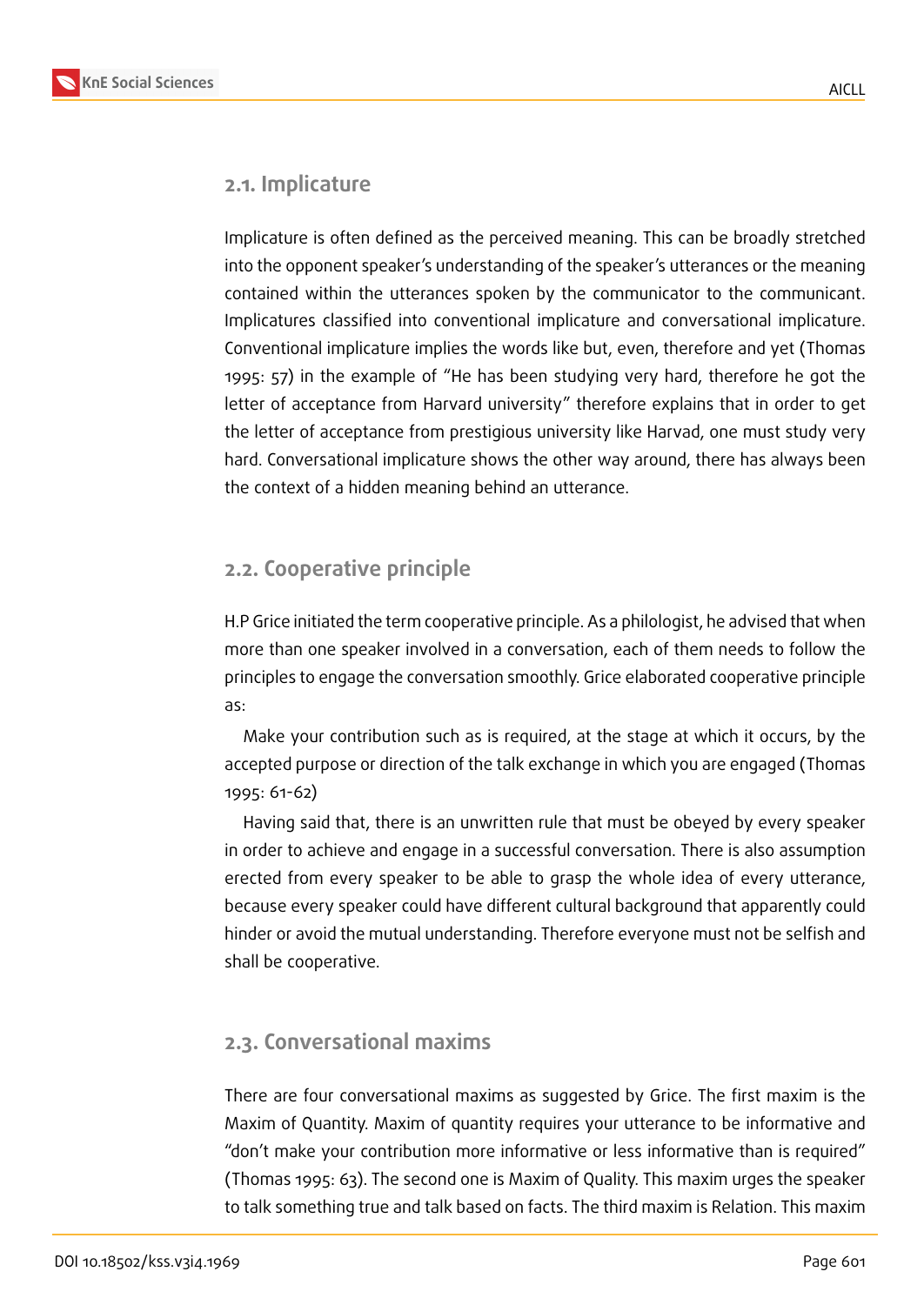

requires the speaker to talk about something relevant with the topic of the conversation. The last one is maxim of manner. This maxim asks the speaker to contribute something briefly, orderly and to avoid something ambiguous.

### **2.4. Non observance of maxims**

The non observance of maxim occurred when the speaker doesn't follow the rule of the conversational maxims. By breaking the rules of the conversational maxim, the hearer or communicant will implicate their own meaning and understanding. Hence, this contributes to the unsuccessful communication. According to Grice, there are five ways of failing to observe the maxims (Thomas 1995:64): Flouting a maxim, violating a maxim, infringement, opting out and the last is suspending a maxim. This study will only focus on flouting a maxim. Flouting a maxim can be defined as a deliberate action to disobey the cooperative principle of being informative, true, brief and relevant as. Flouting a maxim also signals to the hearer that the speaker is not following the cooperative principle (Cruse 2000:360). Flouting of a maxim eventually divided into:

1. Flouts that exploit the maxim of quality

The maxim of quality is being flouted when a speaker deliberately says something that is untrue or for which the speaker has inadequate evidence.

2. Flouts that exploit the maxim of quantity

The maxim of quantity is being flouted when a speaker deliberately gives more or less information than is needed.

3. Flouts that exploit the maxim of relation

The maxim of relation is flouted when a speaker is giving a response or making an observation that is deliberately not relevant to the topic that is being discussed.

4. Flouts that exploit the maxim of manner

The maxim of manner is flouted when a speaker deliberately fails to observe the maxim by not being brief, using obscure language, not being orderly or using ambiguity.

#### **2.5. Chick literature**

Chick Literature according to Oxford Dictionary is defined as literature by, for, or about women; esp. a type of fiction, typically focusing on the social lives and relationships of young professional women, and often aimed at readers with similar experiences.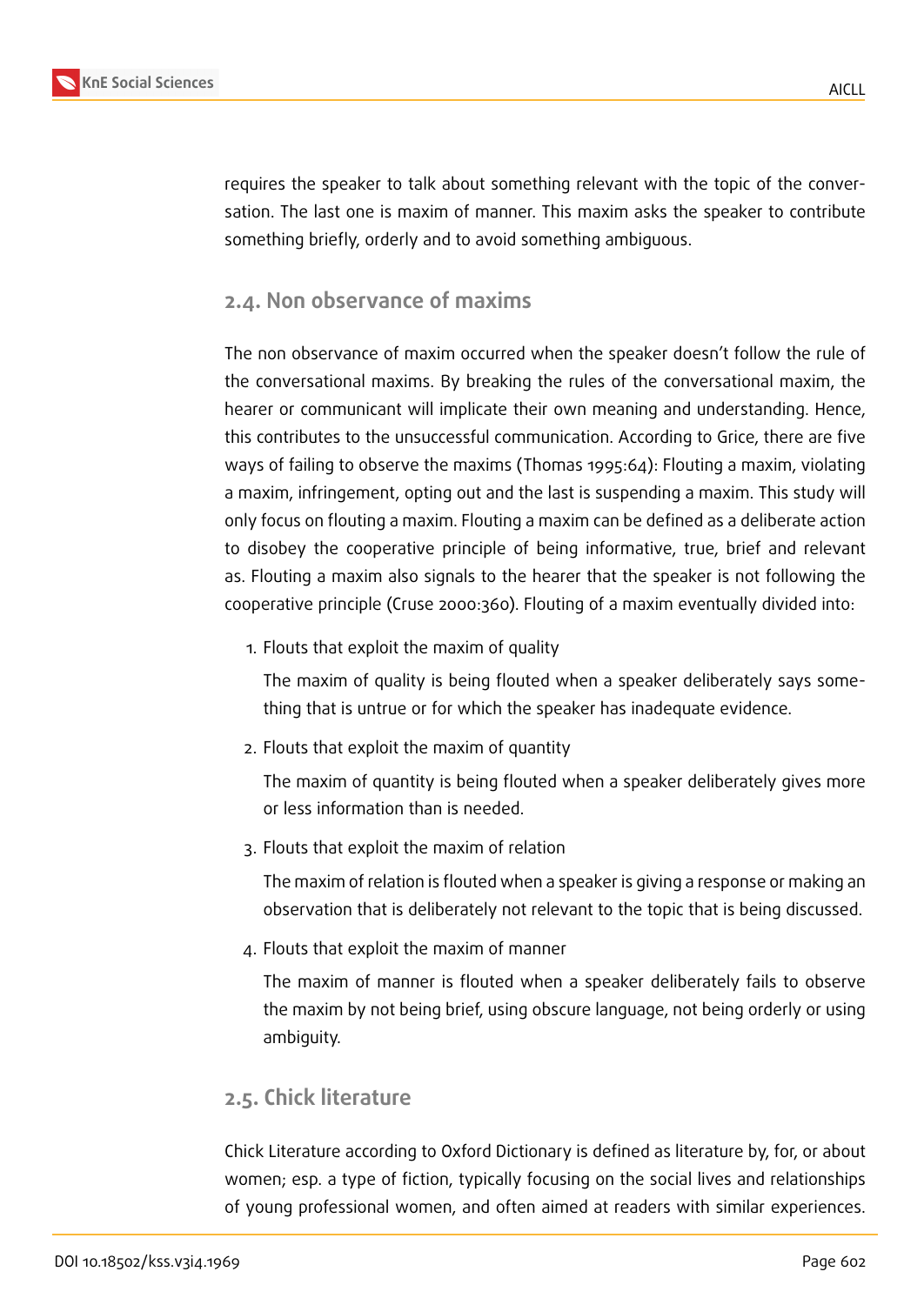

The interesting part here is this fiction revolves around women readerships live in big cities with urban lifestyles and communal social and emotional love life.

Chick lit, the popular and potentially derogatory nickname of a genre written for women, about women, gained popularity after the success of Helen Fielding's 1998 novel Bridget Jones's Diary. Fielding's work inspired a new genre of literature written about the contemporary young woman; Bridget Jones captured the issues facing women in their twenties and thirties, and many other authors began writing in Fielding's style. Although Bridget Jones received praise from both sexes ("Even men will laugh," proclaims the Salman Rushdie blurb), these novels are mostly marketed to the young women they portray. One can recognize a chick lit novel by its cover, which usually depicts illustrations of shoes, martini glasses, or lipstick tubes drawn in pastel colors. (Cooke 2006: 11)

Maureen in her thesis gathers and elaborates the fact about the development of chic literature in the world. Here she highlights about the fact that chic literature is quiet a new genre that captured the story line of women in their thirties facing various issues of love, desperation, broken heart, betrayal and etc. *The architecture of love* by Ika Natassa echoes this illustration as the main character dubbed as Raia has undergone a tumultuous event in her life after she was being divorced by her husband. Her job as a novelist requires her to write another novel that she barely finds any single idea to start, she eventually moved to New York, the city where she finally regained the courage to start all over again.

### **2.6. Identification of flouts**

The prime objective of this study revolves around the non observance of flouting maxim occurred in the novel of architecture of love by Ika Natassa. Furthermore, I would elaborate and identify some selected excerpts from the novel. The first example exemplified the flout of maxim of manner. In this example, Raia (the main character) was being asked by her best friend Erin about the progress of her writing her new novel which replied by Raia ambiguously of not giving erin a brief answer of how many pages she has written.

(1) Erin: *dapat berapa halaman tadi* (how many pages you have written today?)

Raia: "zilch. This damn writer's block is killing me" (flouting of maxim of manner)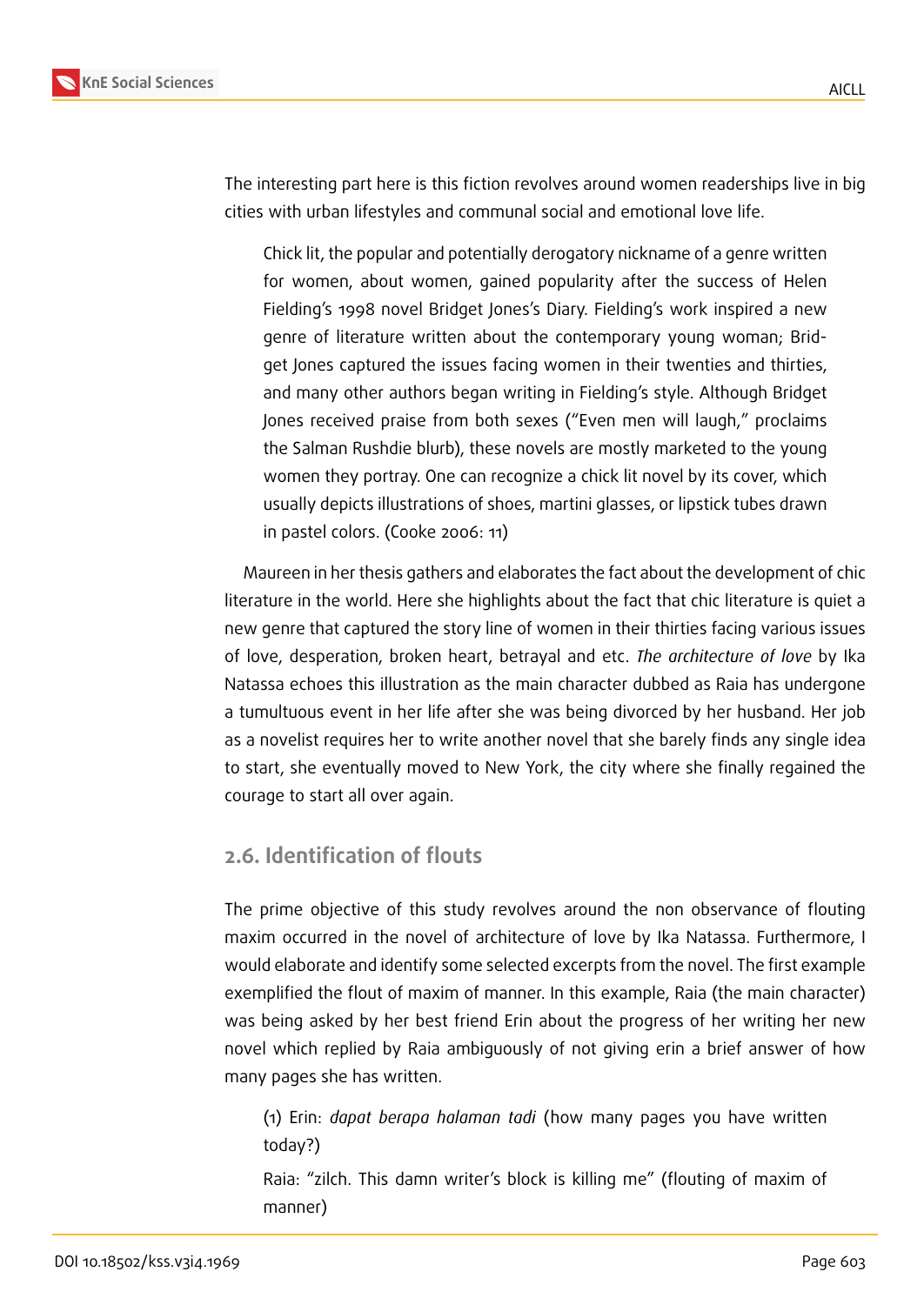

In example (2) the maxim of manner is being flouted as well. The conversation occurred between Aga (the supporting character) and Raia (the main character) addressed Aga's curiosity of Raia's stay of duration in New York, this actually considered as a normal question addressed by an acquaintance but Raia obviously didn't give a precise respond as expected and this actually has created an implicature which makes the participants look for an additional set of meanings (Thomas 1995:71)

(2) Aga *: Mau sampai kapan di New York?* (till when will you be in New York?) Raia: *Belum tahu. Sampai bosan, mungkin.* (I don't know yet, maybe till I get bored) (flouting of maxim of manner)

Example (3) exemplified the flouting of maxim of quantity. Erin (the supporting character) furiously asked Raia what happened between her and River (the male main character) but Raia deliberately gave a very less information. This is because she didn't want to reveal any information which for her not really important.

(3) Erin: So what's going on between you and Aga last night? Raia: Nothing (Flouting of Maxim of Quantity) P. 26

Flouting Maxim in Example  $(4)$  identified as Maxim Quantity. These scene taken when both main male and female characters exchanged their names for the first time even though they had met before in new year's eve party. Raia was being befuddled when she heard the word 'river' as she noticed there was no river in the background, while River flouted the maxim of quantity for limited information he exchanged, knowing that his name is unpopular for Indonesian standard. This apparently caused Raia's exclamation of trying to ensure what she heard by saying Ha? Or simply translated (Pardon me?)

(4) River: *Terima Kasih. Raia, Kan?* (Thank you, you are Raia, aren't you?) Raia: Yes River: River Raia: *Ha?* (Pardon me?) (Flouting of maxim of Quantity) P.33

In Example (5) Raia asked River the purpose of his staying in New York City which had been replied by River with unsatisfactory answer. Here river committed to give less information. The information given is not enough for Raia to comprehend it at a direct level.

(5) Raia: *Di sini liburan?* (Are you here for holiday?)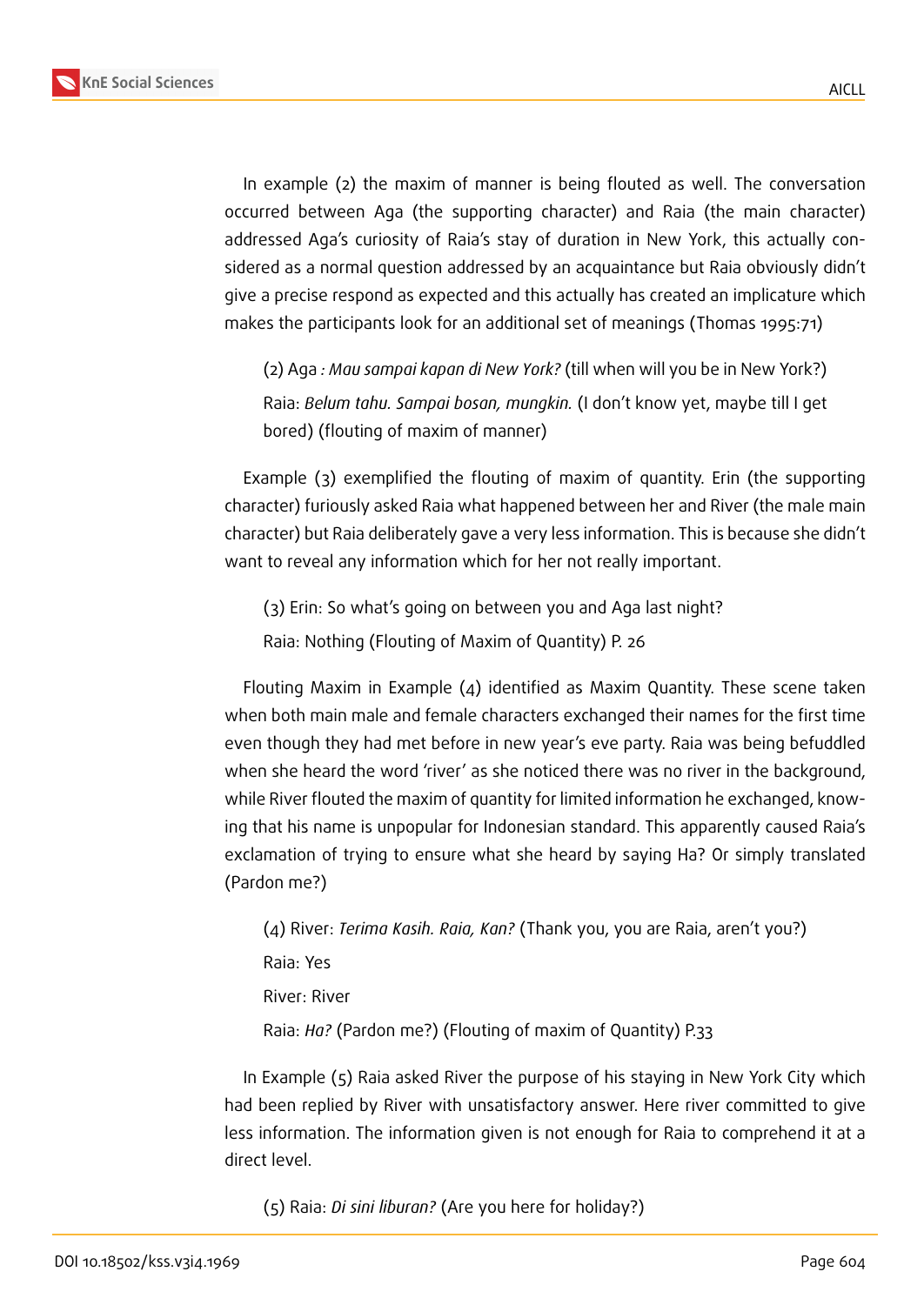

River: *Semacam itulah*. (Yes, that sort of thing) (flouting of maxim of quantity) P.39

In Example (6) River asked Raia where are they heading for which replied by Raia obscurely. Raia committed the flouting of maxim of manner by saying something ambiguously. Raia intentionally let River to choose the place simply because she is new in New York City.

(6) River: *Kamu maunya ke mana*? (where do you want to go?)

Raia: I'm tagging you along, so I'll just go whenever you want to go. (flouting of maxim of manner) P. 45

The exchange information occurred in example (7) involved Raia and her best friend Erin. Raia was obviously curious to dig more information of River by camouflaging it through series of questions about Aga (River's Brother) through Erin. What Erin didn't know was Raia expected that she would say something about river which she didn't mention about him at all in her long-winded explanation about Aga. Here Erin committed to flout maxim of quantity for being too excessive in giving the information.

(7) Raia: *Oh, gitu? Udah berapa lama?* (Oh I see, for how long?)

Erin: *dari kuliah. Aga itu dulu anak NYU. Dari kuliah sampai sekarang udah kerja kayaknya hampir tujuh tahun kali, ya. Udah New Yorker beneran dia. Kalau dari Twitter-nya nggak ketahuan dia New Yorker, isinya ngaco ngaco mulu, nyebut nyebut New York aja gak pernah. Lo Follow deh, @pempekboy, lumayan hiburan kalau lagi stress.* (Since he was in college. Aga went to NYU. He has been working for almost seven years here. He has become so New Yorker. But if you see him from his twitter you won't believe he is a New Yorker, he never mentions about New York even once, his tweets are so goofy. You just follow his account, @pempekboy, it's pretty entertaining, especially when you get stressed). (flouting of maxim of quantity) P.71

In Example (8) Raia's editor was asking her the progress of her writing. As an editor in a renowned publicist company, an editor has an authority to ask about the next project of any author she/he works with. Hence when Raia replied her question by giving a veiled answer, she has committed to flout the maxim of quantity.

(8) Editor: *Naskah lo udah sampai berapa halaman sih?* (How many pages have you written in your script?)

Raia: Rahasia (It's a secret) (flouting of maxim of quantity) P.79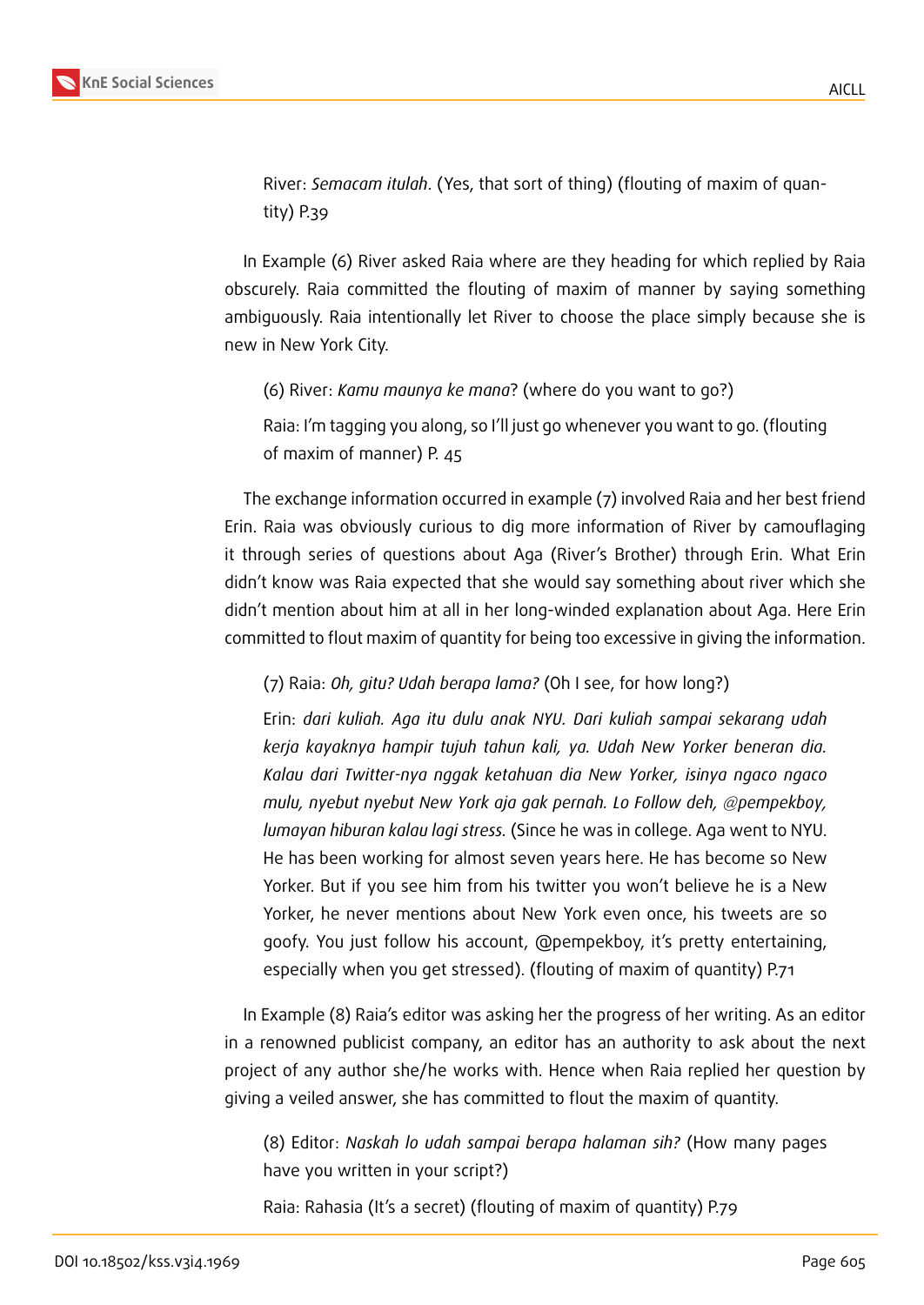

Example (9) exemplified flouting of maxim of quality. In this conversation, Raia confirmed River that he must have known her taste if someday she asked him to design her a house (River is an architect). River responded this by giving a comic effect of saying something untrue or impossible to happen. River answered by saying he would design her house with Shake and Shack (a Fast food chain restaurant) in front of it. River has flouted maxim of quality.

(9) Raia: *Jadi, seandainya aku minta kamu untuk mendesain rumah buat aku, kamu udah bisa 'baca' aku kira-kira sukanya yang gimana?* (So, if one day I ask you to design my house, you have known my taste, haven't you?)

River: *Pokoknya yang ada Shake Shack di depannya* (the one with shake shack in front of it) (flouting of maxim of quality) P. 85

Example (10) also exemplified the flouting of maxim of quality. Raia previously has stated that in Chinese philosophy, we can find all answers by listening to the mighty still water. Then she asked river what kind of answer he is looking for by staring the water so seriously. River's response was something goofy and of course he was joking to Raia by saying he was looking for a lottery number.

(10) Raia: *Jadi kamu lagi nyari jawaban apa, Riv?* (So, what answer are you looking for Riv?)

River: *Nomor Togel* (Lottery number) (flouting of maxim of quality) P. 88

## **3. Discussion**

The data collected by the excerpts of the conversations take place in the novel of *The Architecture of Love* by Ika Natassa are 185 excerpts. These excerpts were analyzed each by looking at the flouting of maxim committed by every character. Here I only showcased the flouting of maxim committed by the lead characters in the novel: Raia and River. It is discovered that River as the male leading character flouted the maxim of quantity as much as 30 times, followed by flouting of maxim of manner, flouting of maxim of relation and the least is flouting of maxim quality. Meanwhile the female leading character flouted the maxim of quantity more than 20 times, followed by the floating of maxim of manner, relation and quality. Surprisingly these two characters have so much in common of flouting the maxim. Both of them flouted the maxim of quantity more often than others. This indicates that these two characters tend to give less information to one and another or at the same time occasionally give more information than required.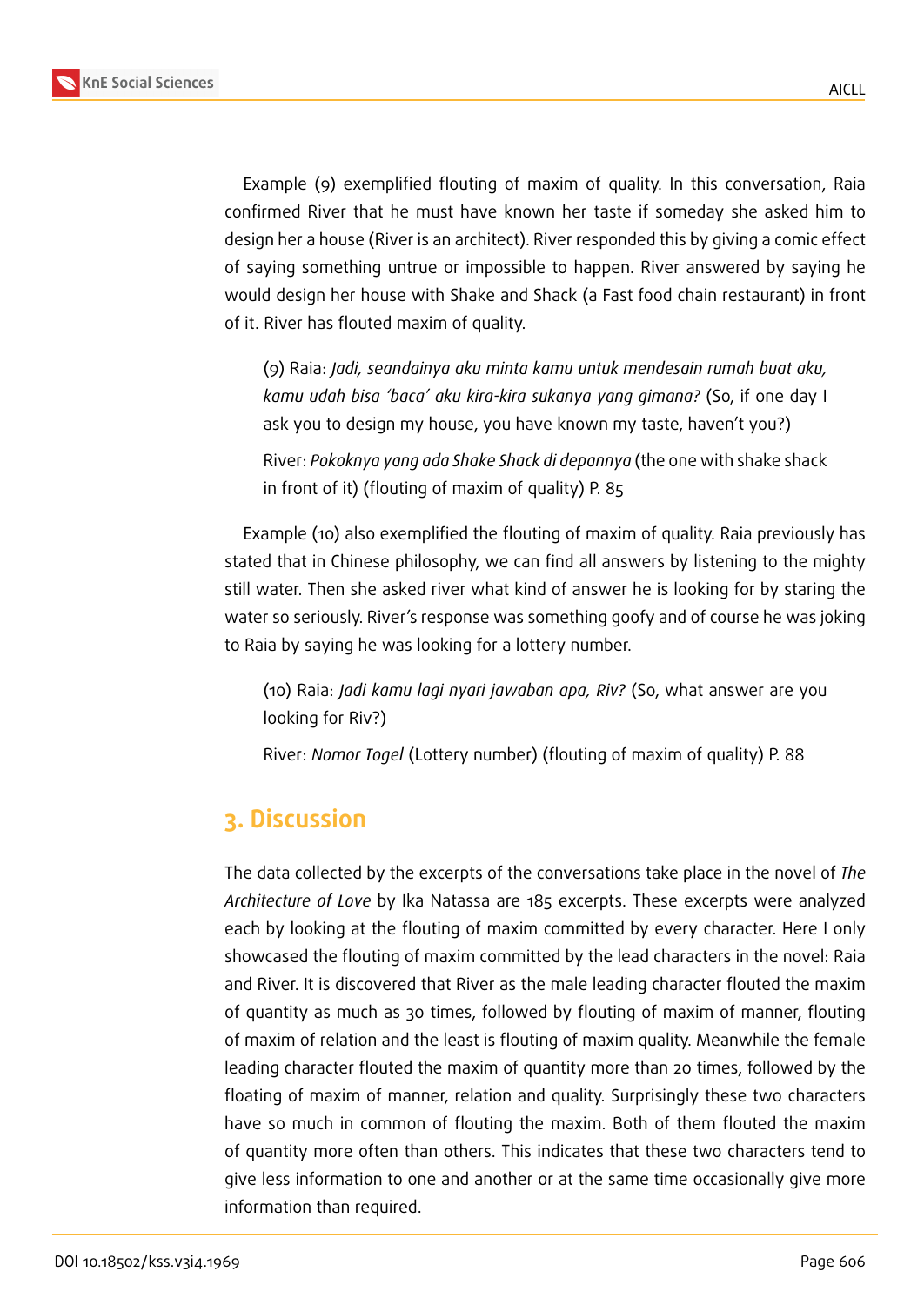

Chart 1: Flouthing if Maxim committed by The Lead Characters.

## **4. Conclusions**

Non observance of maxim has always been occurred in any communication ways. When the speaker and listener engaged in one meaningful conversation, the speaker or the communicator might commit to ignore the cooperative principle deliberately or non deliberately. In a designated form like Fictional novel, the way the authors put and instil the writing technique will reflect to the implicature contained within. This can be analyzed through Pragmatic and Conversational implicature in particular. Analyzing the non observance of maxim in novel will bring an interdisciplinary subject of linguistic with stylistic altogether to create more elaborative study. Further research might be useful to enrich the insight of this discussion. Furthermore flouting of the conversational maxim can be used to delve into someone's characteristic and features in using the language.

## **References**

- [1] Brumark, A. (2006). Non-observance of Gricean Maxims in Family Dinner Table Conversation. *Journal of Pragmatics,38*(8), 1206-1238. doi:10.1016/j.pragma. 2005.03.014
- [2] Cooke, M. L. (2006). *The Great Escape: Modern Women and Chick Lit Genre.* Boston: Boston College University Library.
- [3] Cruse, D. A. (2011). *Meaning in Language: An Introduction to Semantics and Pragmatics*. Oxford: Oxford University Press.
- [4] Maeinborn, Claudia, von Heusinger, Klaus & Portner, Paul. (2011). *Semantics: An International Handbook of Natural Language Meaning.* Berlin: Walter de Gruyter.
- [5] Natassa, I. (2016). *The Architecture of Love*. Jakarta: Gramedia Pustaka Utama.